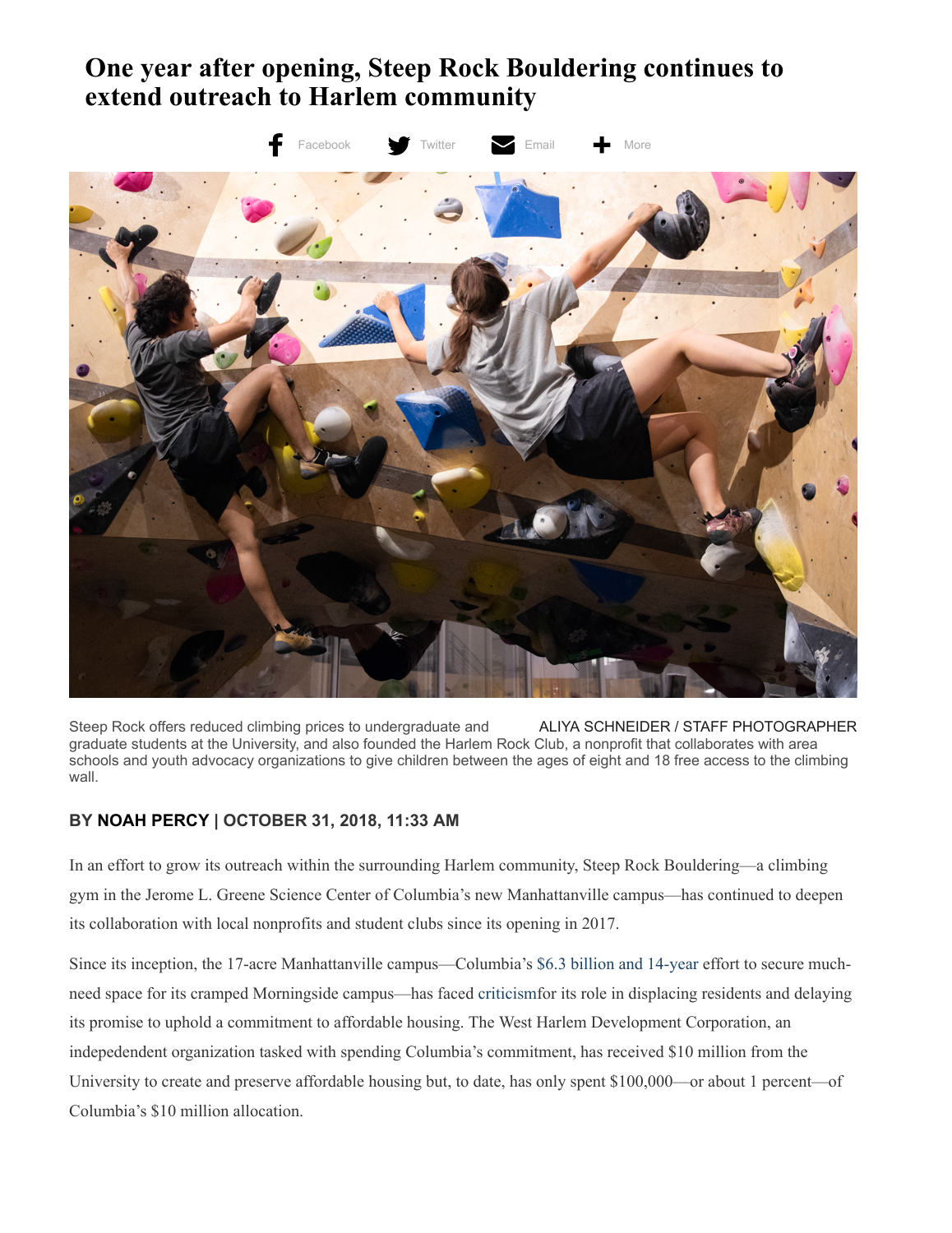To increase the accessibility of Manhattanville resources to residents, Columbia designed the first level of the Jerome L. Greene Science Center as a retail space open to the public. So far, Steep Rock is the only operating business on campus, although plans are in place for Harlem-based [Dear Mama Coffee](https://www.instagram.com/dearmamanyc/?hl=en) to open later this year.

ADVERTISEMENT

Steep Rock offers reduced climbing prices to undergraduate and graduate students at the University, and also founded the Harlem Rock Club, a nonprofit that collaborates with area schools and youth advocacy organizations to give children between the ages of eight and 18 free access to the climbing wall and training.

Michael Cesari, the owner of Steep Rock, says the gym has made a concerted effort to appeal to undergraduates and the surrounding community through outreach programs for K-12 and college students.

"The primary work of our outreach right now is working with different student groups and giving them access to the space," said Cesari. "It just makes sense. We want to have an active student user base here—we offer the Columbia Climbing Club and student body at large significantly discounted rates."

Students from Columbia University Rock Climbing have been practicing at the gym since it opened last fall. According to club member Grace Palmer, BC '20, the proximity of the gym to campus has given her the opportunity to learn to climb, providing an easily accessible break from the stress of school.

"[Climbing] is a nice break from campus—it's an athletic community and a challenging environment," said Palmer. "Steep Rock is super close, and that makes climbing convenient given that we're all so busy."

Roberto Herrera, director of the Harlem Rock Club, spoke to the gym's efforts to connect to the surrounding community. The gym collaborates with his organization, which has received grant funding from Columbia to offer rock climbing lessons to community youth. The club currently brings in student's from West Harlem's Hamilton Grange Middle School and teaches them to climb.

"We wanted to establish a rapport with the folks looking in and feeling like they didn't belong," Herrera said. "We wanted to say: no, rock climbing is for everyone—to get school kids and the general community in the gym to climb, not only as exercise, but also a potential route to experiential learning."